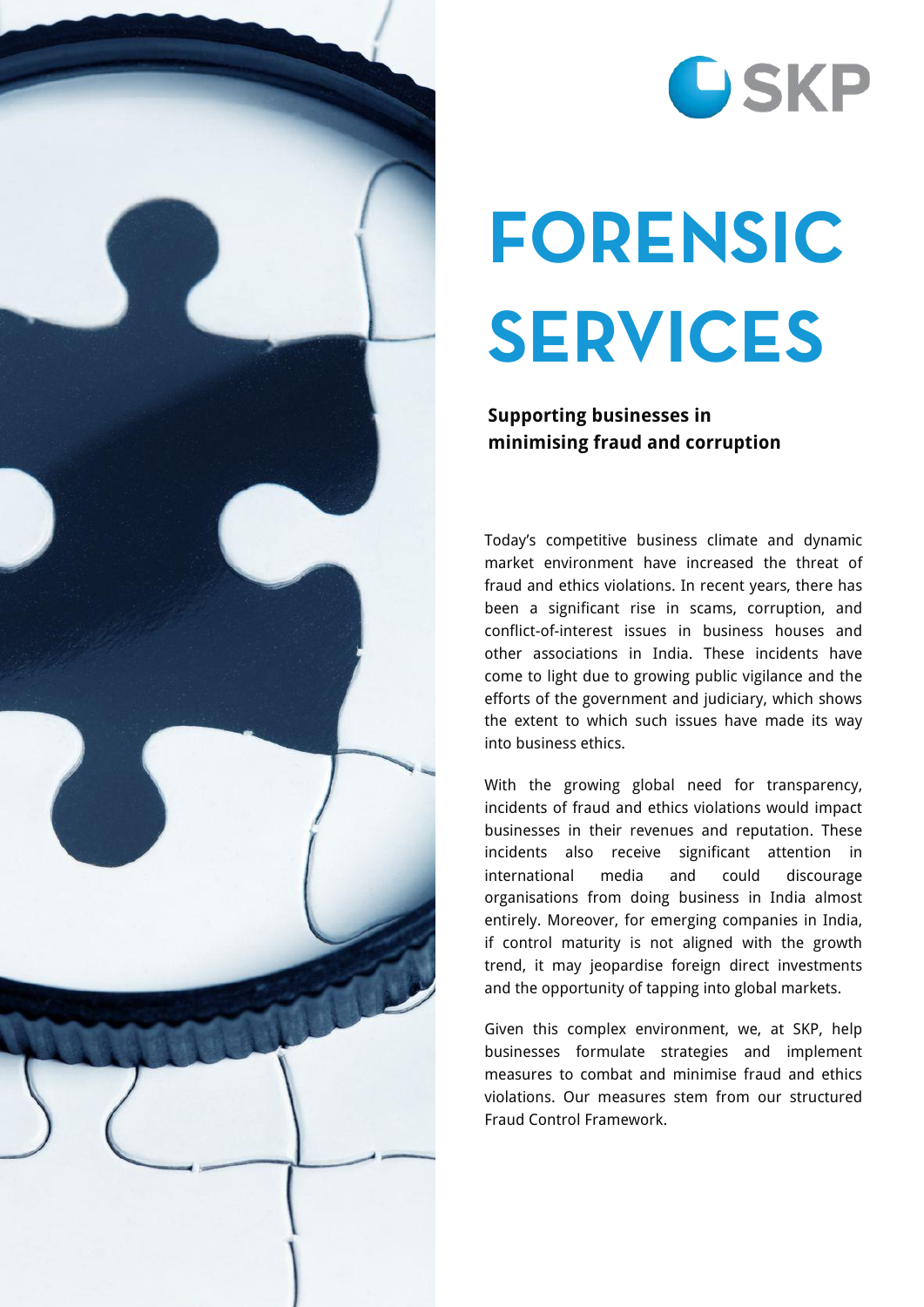## **FRAUD CONTROL FRAMEWORK**

Our Fraud Control Framework comprehensively covers aspects that are essential for a business to promote ethics, as well as detect and minimise fraud and corruption. It also supports the organisation in augmenting its existing in-house teams. In addition, fraud reporting assists in ensuring appropriate and timely communication to stakeholders on fraud or ethics violations.



## **OUR SERVICES**



### **Enhance whistle blowing**

**Improve policy**: Formulate or improve an organisation's whistle-blowing policy.

**Manage the whistle-blowing mechanism**: Independently monitor the whistle-blowing email address and report to the business periodically on the concerns received.

**Increase awareness**: Help create awareness on whistle-blowing with training sessions, periodic internal communication, ethicsrelated posters, etc.

**Effectiveness assessment**: Conduct awareness assessment surveys and interviews to evaluate the effectiveness of the whistleblowing mechanism.



#### **Investigate concerns and violations**

**Investigations**: Gather evidence in whistleblower investigations or any suspected concerns or policy violations. Identify the perpetrator and quantify frauds, to the extent feasible.

**Digital forensics**: Conduct digital forensic reviews, including imaging, extraction and analysis of the digital information from company-owned assets.

**Desktop background checks**: Conduct desktop background checks for corporates and investors on the target and its promoters, including litigation searches (e.g. if convicted of bribery or any criminal offence), negative media searches and regulatory searches (debarred entities/individuals).

**Anti-corruption compliance investigations**: Assist in investigations with reference to anticorruption compliance (Foreign Corrupt Practices Act (FCPA) and UK Bribery Act).



#### **Enhance measures to minimise fraud**

**Fraud vulnerability assessment**: Conduct vulnerability assessments of fraud risks for a select process.

**Stakeholder engagement\***: Assist internal audit/investigation teams in engaging with stakeholders for control strategies against vulnerabilities.

**Fraud risk assessment and scoring**: Conduct comprehensive fraud risk assessments of identified processes and score risks based on the existing level of mitigation controls.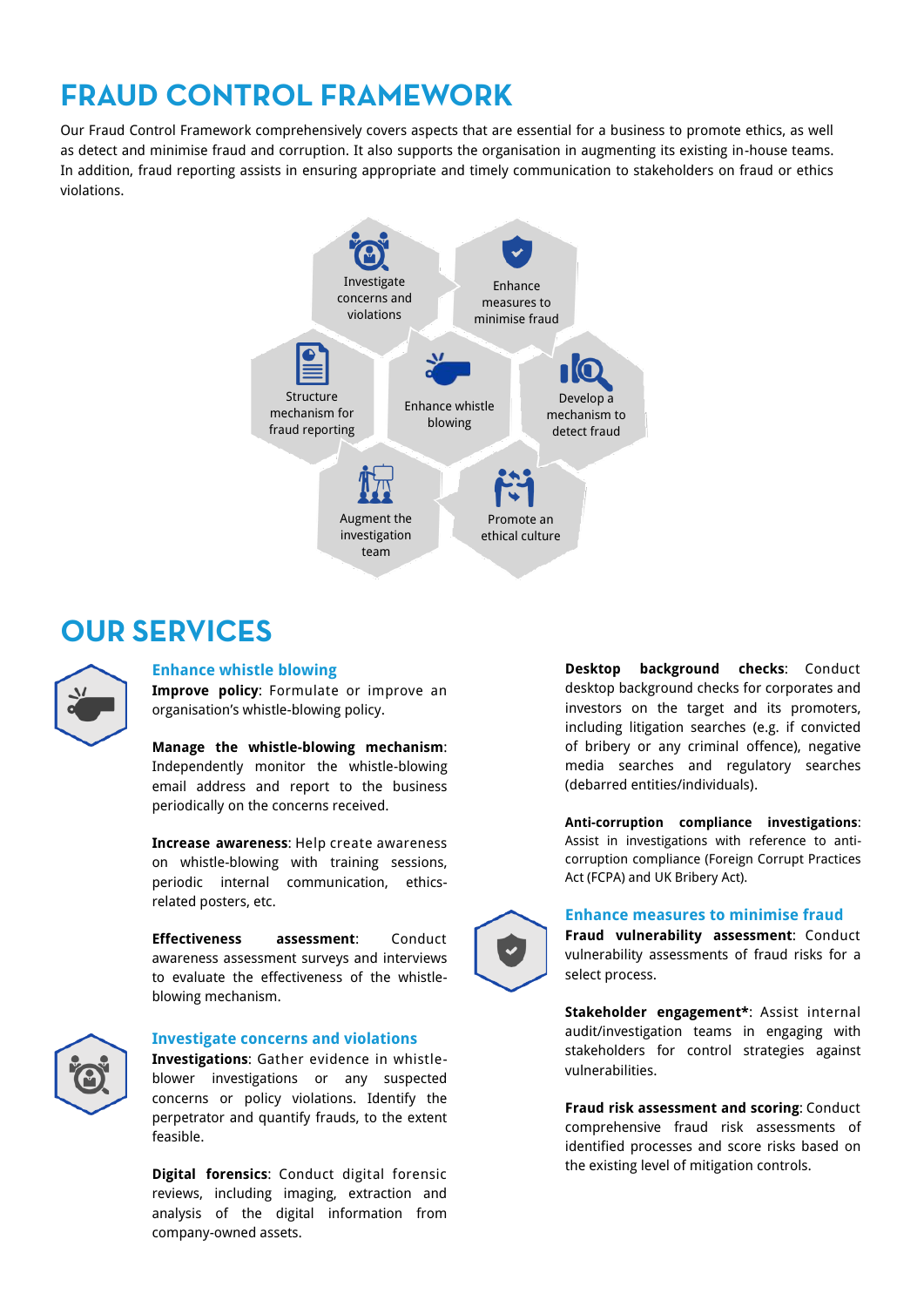

#### **Develop a mechanism to detect fraud**

**Fraud analytics dashboard**: Develop and deploy a rule-based fraud analytics dashboard for select processes in order to periodically monitor control lapses.

**Proactive investigation**: Investigate a select process/area to identify indications of potential fraud/violations or non-compliance.

**Develop a robust concern-handling process\***: Support in reviewing trends of case closures and actions taken to identify opportunities for enhancing the concernhandling process or investigator efficiency.



#### **Promote an ethical culture**

**Enhance governance mechanism in investigations\***: Support in enhancing the governance mechanism in investigations with a structured framework, standard operating procedure and communication protocols.

**Periodic communication on ethics\*:**  Support in periodic communication on ethics, including a structured mechanism to exhibit tone at the top.

## **OUR SELECT EXPERIENCES**

- Assisted in conducting a review to identify the root causes and quantify the extent of fraud losses due to an internal bank payment fraud for an **oil & gas major**.
- Investigated multiple misconduct incidents, including kickbacks from subcontractors and potential facilitation payments to public officials, for a **multinational engineering company**.
- Investigated potential misconduct by dealers in channel discounts/inventory reporting for a **multinational healthcare company**.
- Reviewed electronic communication to identify indications of misconduct concerns raised by the whistle-blower, for a **multinational home appliance manufacturer**.

## **WHY SKP**

- Professionals with experience in handling investigations
- Access to forensic technology in gathering digital evidence
- Ability to bring in industry professionals to support project execution



#### **Augment the investigation team**

**Co-source resources for investigations:** Support the investigation team with trained resources based on specific requirements for case closure.

**Knowledge-sharing sessions:** Conduct knowledge-sharing sessions or workshops on investigation techniques and case studies.



### **Structure mechanism for fraud reporting**

**Fraud reporting\***: Support in structuring protocols for reporting fraud and ethics violations.

**Legal proceedings**: Assist investigation and legal teams with evidence gathered during reviews for legal proceedings.

**\***Note: These services would be provided as a part of setting up or enhancing fraud control units.

- Conducted a review to ascertain the end-use monitoring of funds to identify indications of fund diversions by senior management, **for a US-based NGO**.
- Conducted a review to ascertain the end use of funds on behalf of the investor company for **a large multinational bank**.
- Forensic examination of allegations of fund diversion made against the finance controller of **a pharmaceutical company**.
- Investigated select clearing and forwarding agents to gather evidence on the misappropriation of stock and cash for **a leading multinational cosmetic company**.
- Supported various regulatory agencies to conduct investigation and inspections on their behalf
- Extensive experience in risk assessments and control evaluations
- Time-tested approach in gathering evidence and in anti-fraud advisory